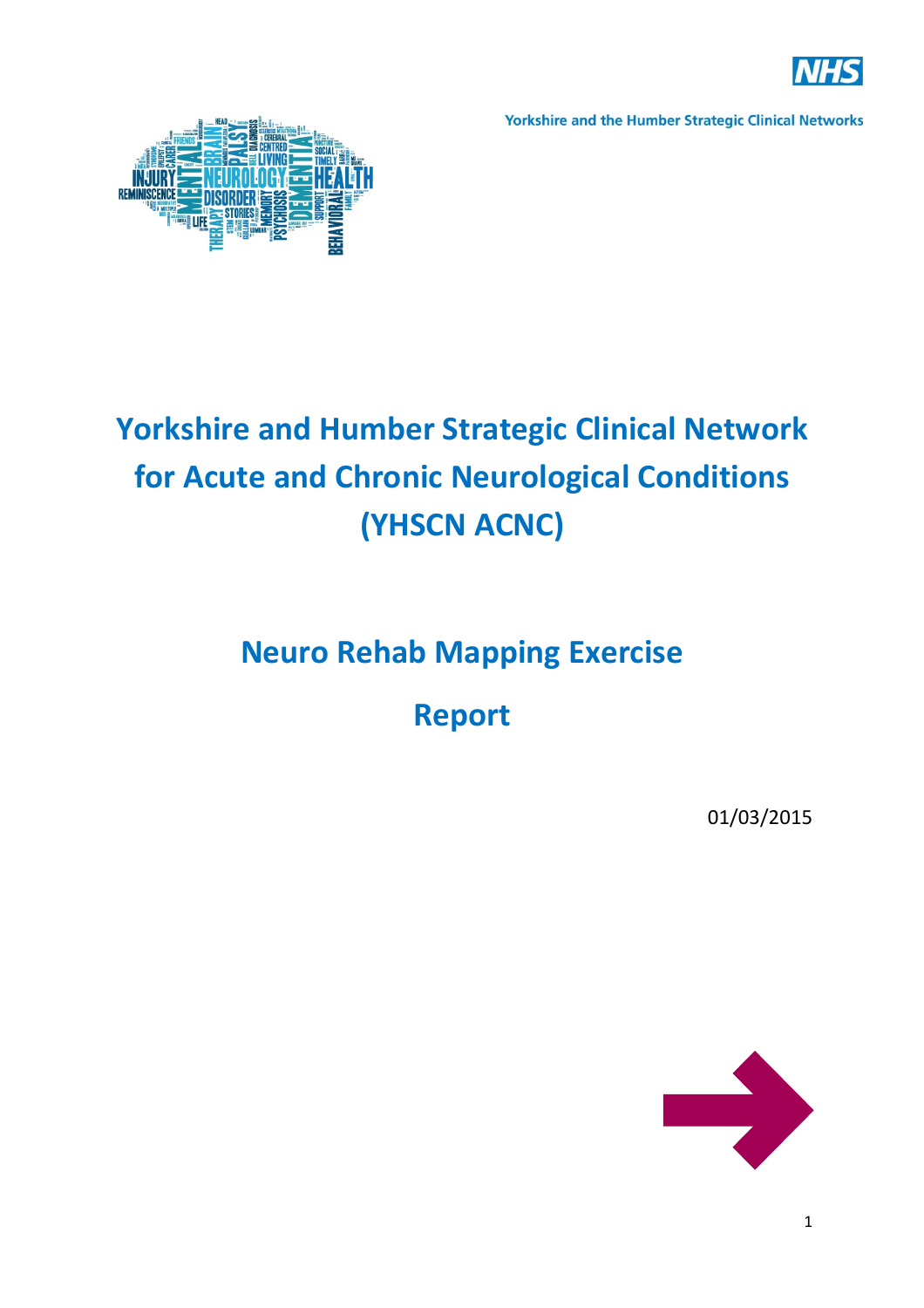

# **Contents**

| 2.4 Neuro rehabilitation support by collaborative commissioning group7                       |
|----------------------------------------------------------------------------------------------|
| 2.5 Availability of Neuro rehabilitation specialist by type of service and where delivered12 |
|                                                                                              |
|                                                                                              |
|                                                                                              |
| .18                                                                                          |
|                                                                                              |
| 19                                                                                           |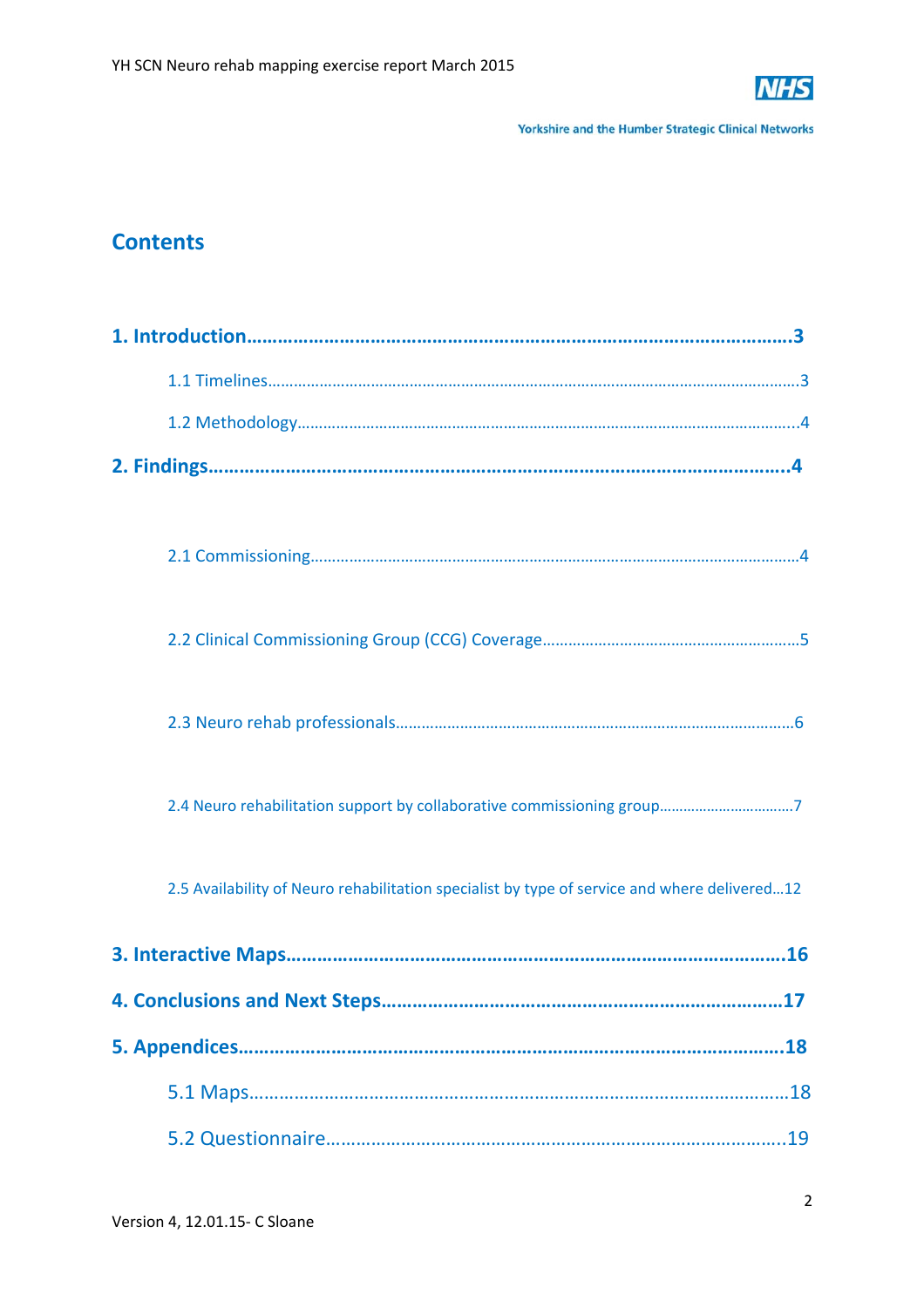

# **1. Introduction**

The commissioning and provision of Neuro rehabilitation nationally is inequitable, often poorly resourced and seen as an easy target for cutbacks when financial restraints are tightened (Neurology Alliance). As such rehabilitation in general is seen as an area of NHS concern and one where much improvement and investment is needed. It has been highlighted as a National priority by the NHS England National Clinical Director for acute and chronic neurological conditions, Dr David Bateman.

The Yorkshire and Humber SCN recognises the need to raise standards of rehabilitation across the region and reduce the variation in service provision in order to improve outcomes for patients experiencing neurological problems. The SCN has prioritising neuro rehab in line with the national drive and is working closely with the national neurology rehab team to develop best practice models of care. Local service providers also raised the issue of limited access to neuro‐rehabilitation in feedback from the YH SCN Stakeholder event held in September 2013.

It was agreed at the meeting of the YH SCN neuro rehab strategy group held on the 20<sup>th</sup> November 2014 to undertake a mapping exercise to identify what neuro rehab services exist in the region and what cohort of patients they serve.

It was agreed that the mapping exercise should focus on the following patient groups‐

- a) In‐patient,
- b) Out‐patient
- c) Community neuro rehab services

The strategy group agreed to the following inclusion criteria: (to investigate provision for the following neurology related services)

- 1. Neuro rehab **including** stroke,
- 2. Neuro rehab **excluding** stroke,
- 3. Stroke only
- 4. Neuro rehab including non‐neurological conditions.

# **1.1 Timelines**

The mapping exercise ran between 20th November and 19th December 2014. This is a report on initial findings of the exercise. We are aware there are gaps due to the limitations in terms of time and the reach of this exercise, we continue to add to the mapping as and when we learn of more services, we urge everyone to continue to inform the YH SCN team of other services not captured so far. The on-line mapping questionnaire will remain 'live' and additions encouraged going forward.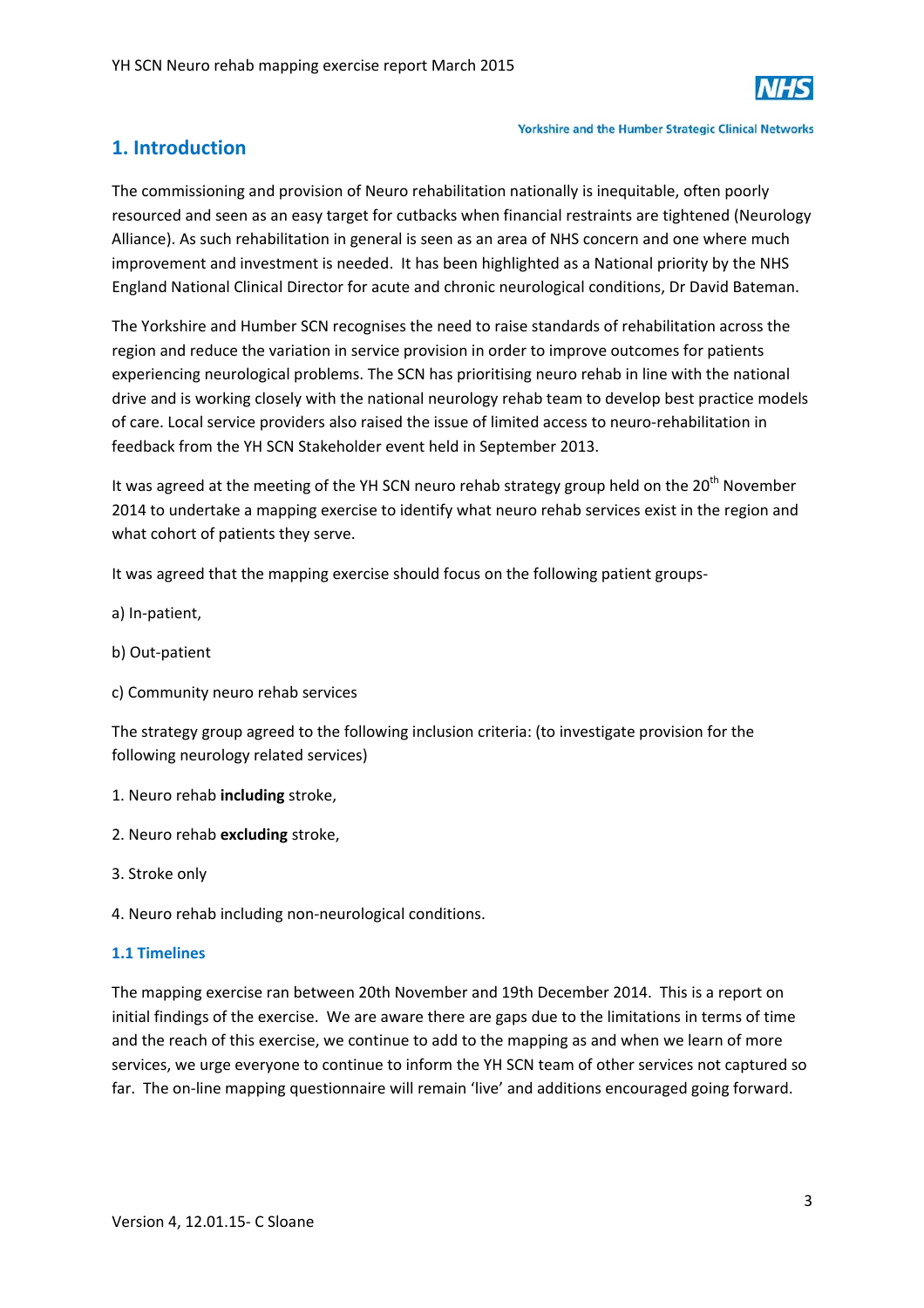

# **1.2 Methodology**

### **Yorkshire and the Humber Strategic Clinical Networks**

Participants identified through the neuro-rehab strategy group were asked to complete the mapping questionnaire; a separate questionnaire would to be filled out for different services e.g. service managers who cover more than one neuro-rehab service would complete a questionnaire for all provision falling into the four categories listed in the introduction.

# **2. Findings**

# **To date there has been 58 responses received**

The following are some of the headline findings from the exercise; the full set of data is available as an excel spreadsheet and will be shared with the YH SCN Neuro rehab strategy group members.

# **2.1 Commissioning**

The strategy group members were keen to ask a question about specific commissioning of the neuro rehab services provided as it is felt that often neuro rehab is delivered 'in kind' or as an add on to a general rehabilitation unit's services. When we asked 'Is your service specifically commissioned?'

- 36 (62%) answered Yes
- 22 (38%) said No

When we analyse this further by type of service we see there are:

- 25 services for neuro rehab including non-neurological conditions (10/40% commissioned)
- 16 service for neuro rehab including stroke patients (10/62% are Commissioned)
- 8 services for neuro rehab excluding stroke patients (7/ 87% Commissioned)
- 9 service for stroke patients only (9/ 100% commissioned)

Neuro rehab services provided for stroke **only** patients are 100% commissioned (9 services) whilst those services that include other non‐neurological conditions show only 40% (10/25) are reported to be 'specifically commissioned'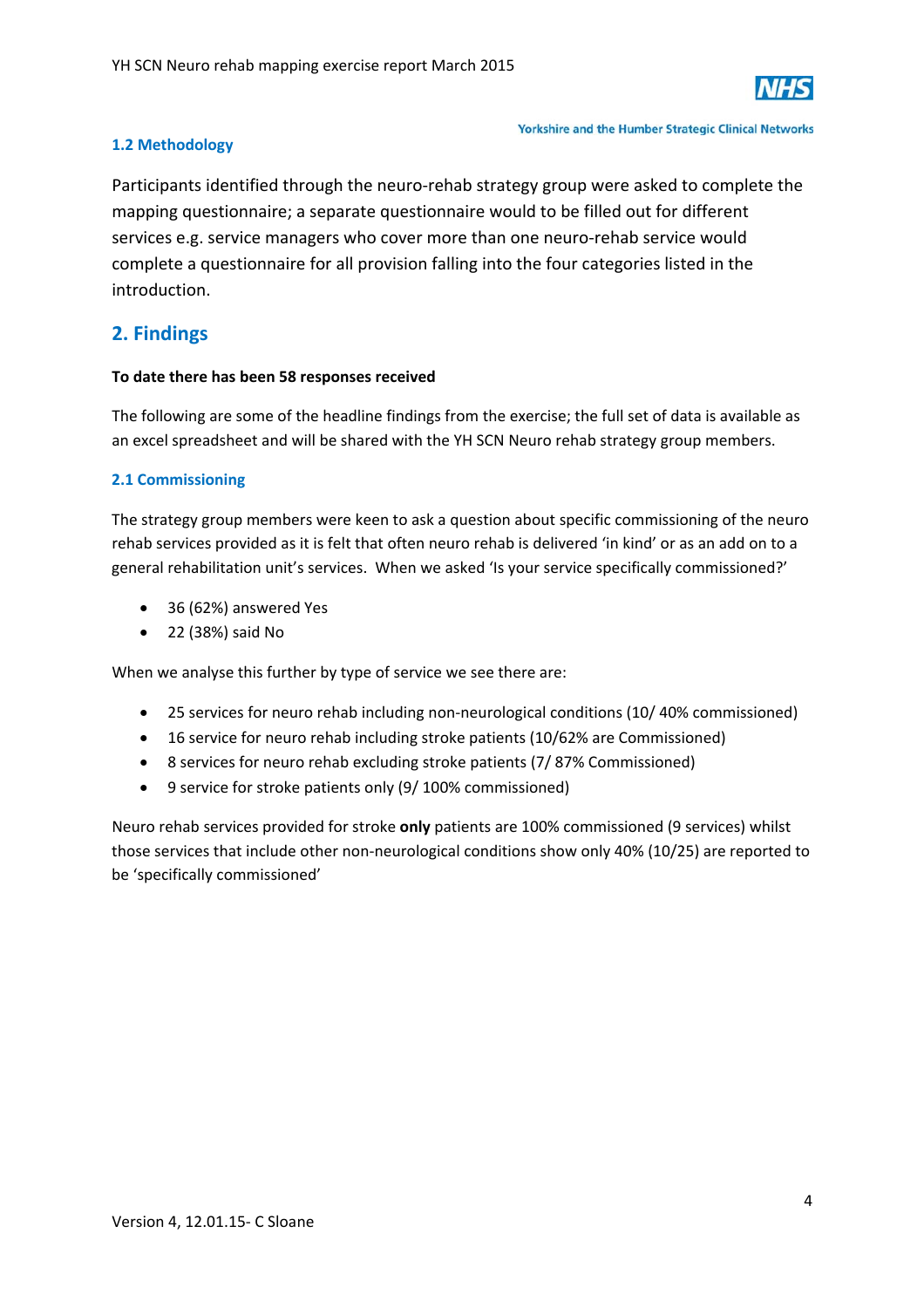



# **2.2 Clinic Commissioning Group coverage**

We asked which CCG area/s does your neuro rehab service cover and most of the CCG in the Yorkshire and Humber patch are covered in the interim findings. Providers were asked to select from a CCG list to indicate which CCG/CCG's they cover and were able to select multiples. Also represented in the results are 1 local authority (Barnsley), 1 partnership foundation trust South West Yorkshire partnership Foundation Trust SWYFT) and 2 CCG's outside of the YH geography (East Lancashire CCG and Blackburn with Darwin CCG))

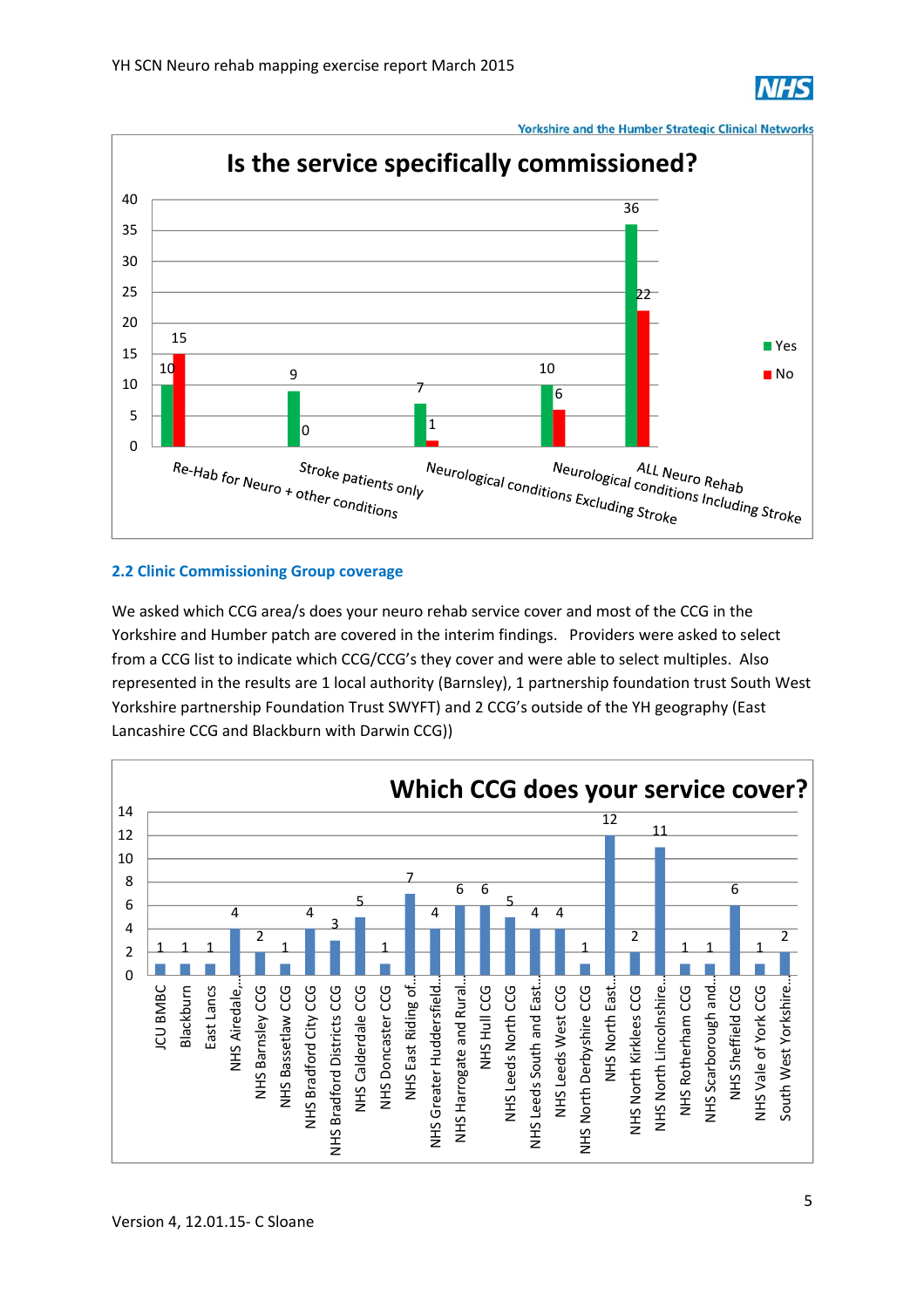

To date we have not received anything from providers covering Wakefield CCG and Hardwick CCG geographies. Further investigations are underway to understand those gaps. The data shows very positive activity to the East side of the YH area, with 51% (29/57) of the neuro rehab services covering NHS North East Lincolnshire and NHS North Lincolnshire and NHS Hull CCG's. Some of this is due to strong existing links to the providers and CCG's in the East of the patch built up through the strategy group chair in his SCN Clinical Lead role and as a rehab specialist himself and the SCN quality Improvement Manager when setting up the Neuro SCN.

# **2.3 Neuro rehab professionals**

The strategy group wanted the mapping to give a broad picture of the different re-hab speciality's available within each neuro rehab service. The following table gives the results per speciality and broken into the 3 categories of In‐Patient, Out‐ Patient and Community. This is not a count of numbers of staff available in each team/service it is just an indication of where the listed speciality is available within the rehab service.

|                       |    | In Patient Out Patient Community |    |
|-----------------------|----|----------------------------------|----|
| Consultant            | 17 | 13                               |    |
| <b>SALT</b>           | 28 | 13                               | 20 |
| Dietician             | 30 | 11                               | 16 |
| Physiotherapy         | 30 | 23                               | 26 |
| Clinical Psychologist | 16 | 8                                |    |
| от                    | 29 | 16                               | 26 |
| Social Worker         | 16 | 2                                |    |
| Other                 | 6  |                                  |    |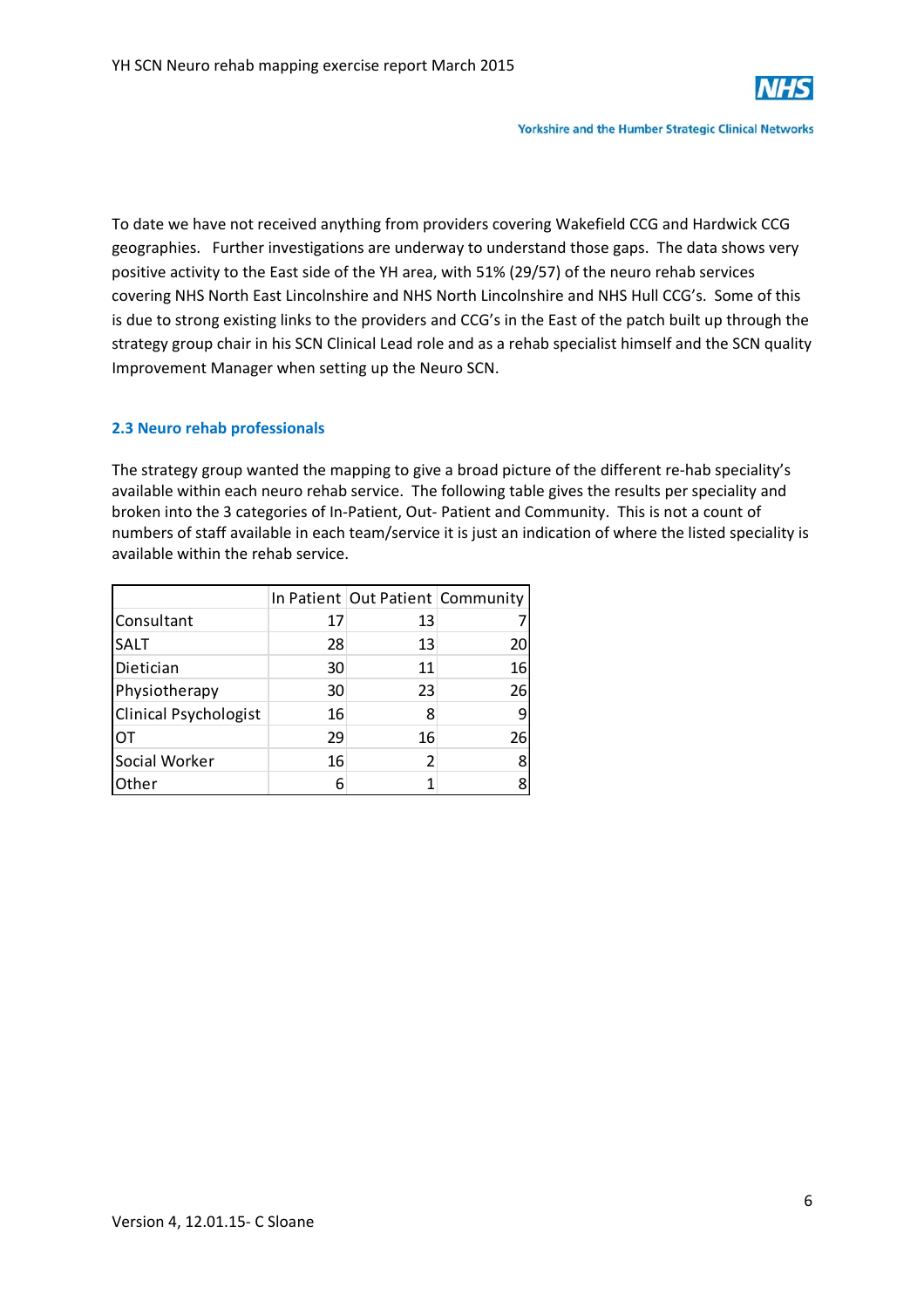

The table below shows the professions listed as 'other'. The table highlights the use of rehab assistants, nurses in particular and highlights some cross over with stroke with particular In‐patient support from Consultants in Stroke medicine.

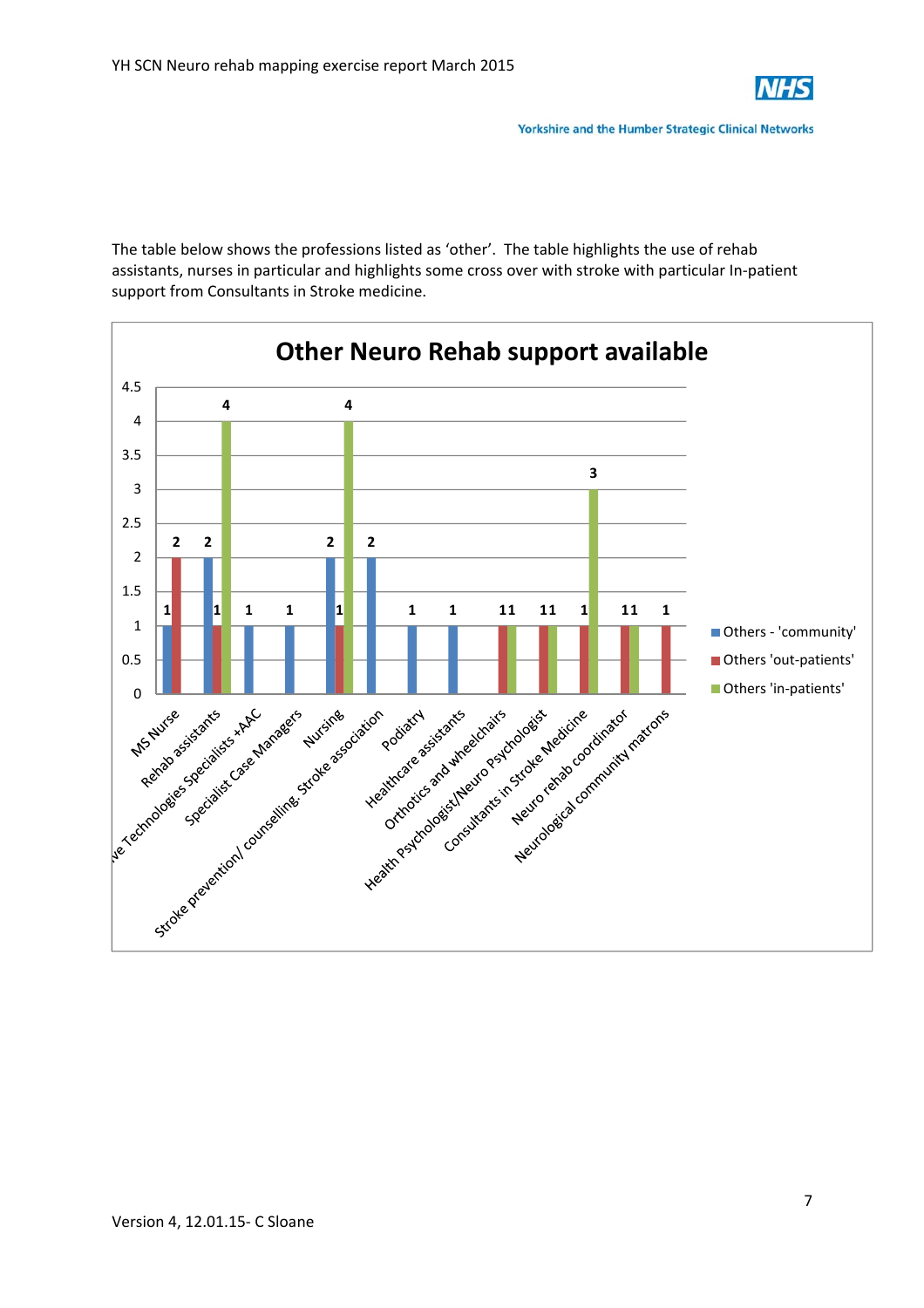# 2.4 Availability of Neuro rehabilitation specialist by type of service and by clinical commissioning group cluster

The following tables illustrate the type of rehabilitation specialist available (NOT numbers of staff available) in neuro rehab services specific to the 3 historic Clusters of commissioning groups across the Yorkshire and Humber Region – these are:

1) 10CC - covering the West Yorkshire patch – (NHS Airedale, Wharfedale and Craven CCG, NHS Bradford City CCG, NHS Bradford Districts CCG, NHS Calderdale CCG, NHS Greater Huddersfield CCG, NHS Leeds North CCG, NHS Leeds South and East CCG, NHS Leeds West CCG, NHS North Kirklees CCG, NHS Wakefield CCG)

2) **SYCOM** - covering the South of the patch – (NHS Barnsley CCG, NHS Bassetlaw CCG, NHS Doncaster CCG, NHS Hardwick CCG, NHS North Derbyshire CCG, NHS Rotherham CCG, NHS Sheffield CCG)

3) HNY Collaborative - covering the East of the patch – (NHS East Riding of Yorkshire CCG, NHS Harrogate and Rural District CCG, NHS Hull CCG, NHS North East Lincolnshire CCG, NHS North Lincolnshire CCG, NHS Scarborough and Ryedale CCG, NHS Vale of York CCG)

Table 1. Indicates the numbers of IN patient – OUT patient and Community rehab services in the 3 commissioning group clusters and the total across all 3

|                     | <b>10 CC</b> | <b>SYCOM</b> | <b>HNY Collaborative</b> | Total |
|---------------------|--------------|--------------|--------------------------|-------|
| In Patients         | 10           |              | 19                       | 35    |
| <b>Out Patients</b> |              |              | -19                      | 33    |
| Community           |              | Q            | 18                       | 34    |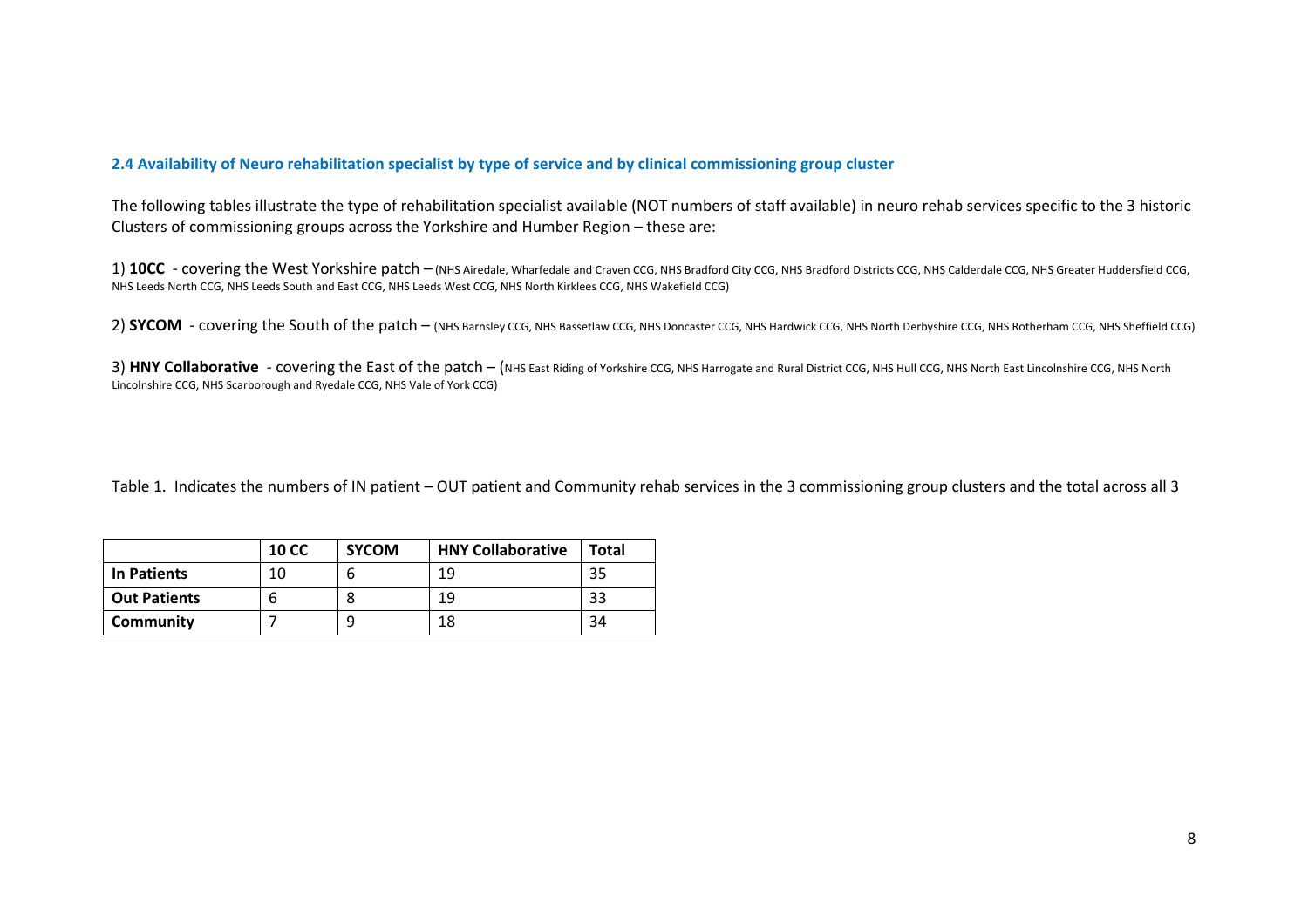

The availability of each speciality is shown as <sup>a</sup> percentage of the total number of services available across Yorkshire and the Humber e.g. there are 35 IN patient neuro rehab services in the YH SCN patch17 of those 35 have availability of <sup>a</sup> consultant in neuro rehabilitation medicine therefore 49% of those services have availability of <sup>a</sup> consultant.

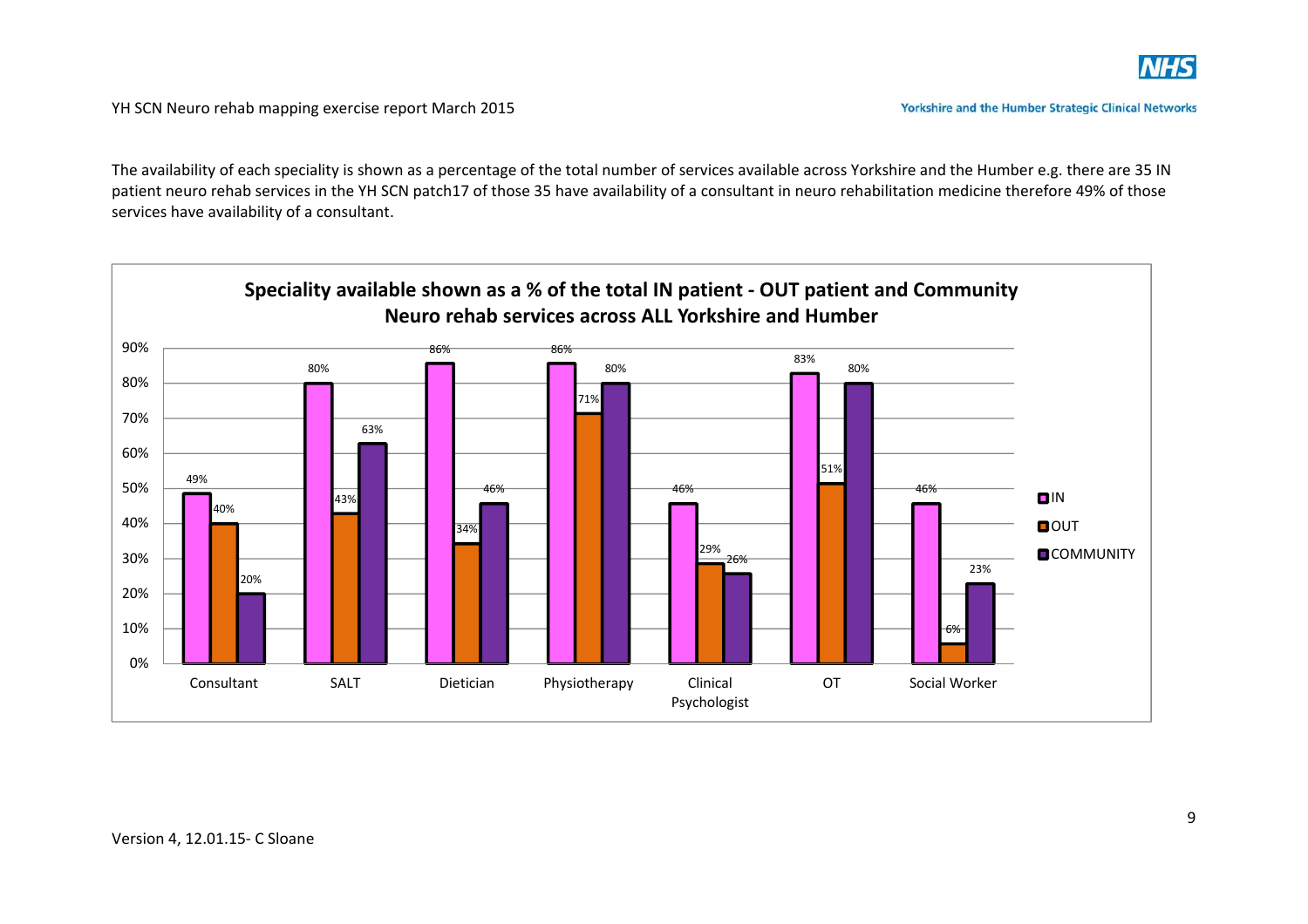

The availability of each speciality is shown as <sup>a</sup> percentage of the total number of services available in the cluster e.g. there are 10 IN patient neuro rehab services in the 10CC patch 8 of those 10 have availability of <sup>a</sup> consultant in neuro rehabilitation medicine therefore 80% of those services have availability of a consultant.

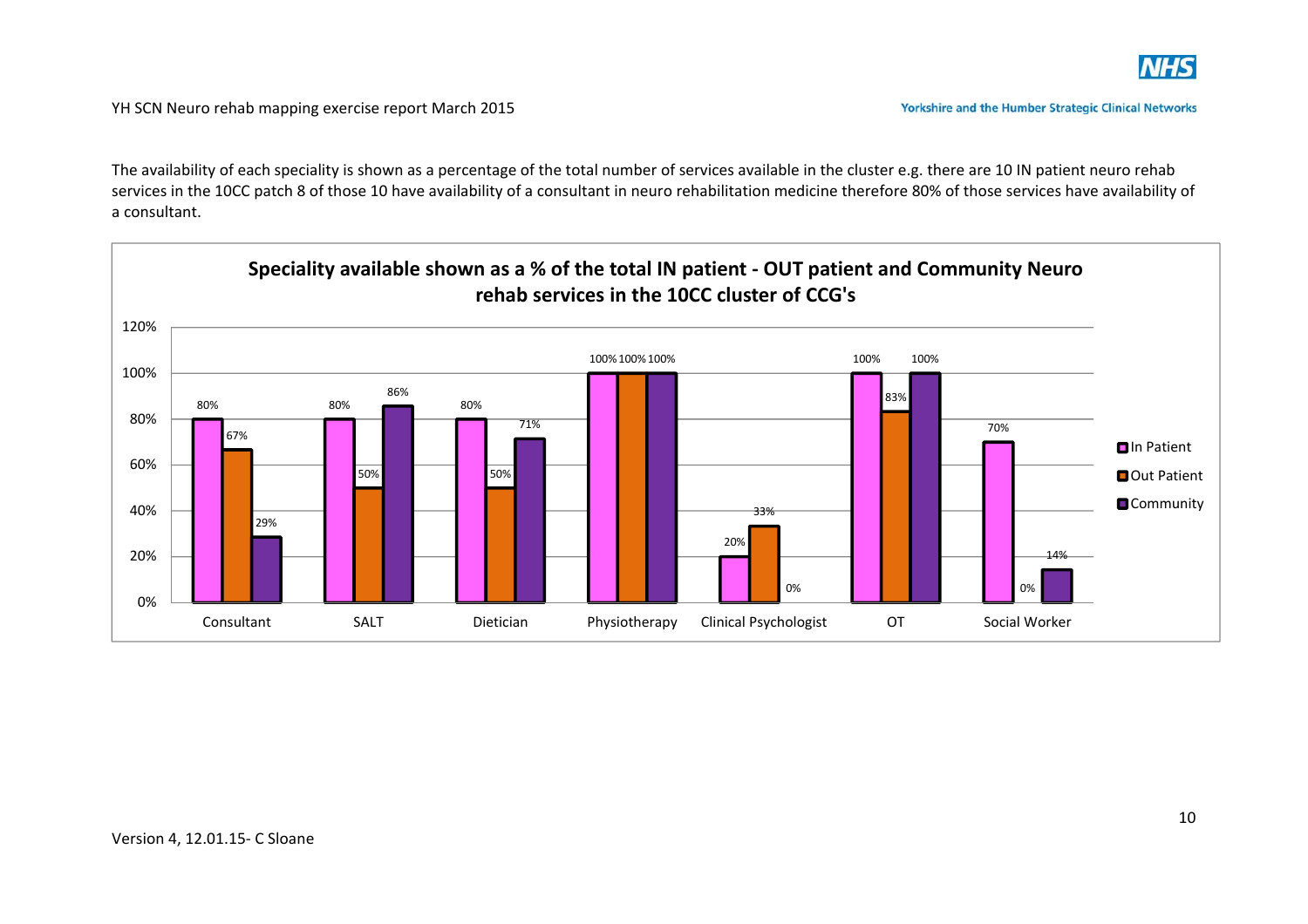

YH SCN Neuro rehab mapping exercise report March 2015

**Yorkshire and the Humber Strategic Clinical Networks** 

The availability of each speciality is shown as <sup>a</sup> percentage of the total number of services available in the cluster e.g. there are 6 IN patient neuro rehab services in the SYCOM patch 4 of those 6 have availability of <sup>a</sup> consultant in neuro rehabilitation medicine therefore 67% of those services have availability of a consultant.

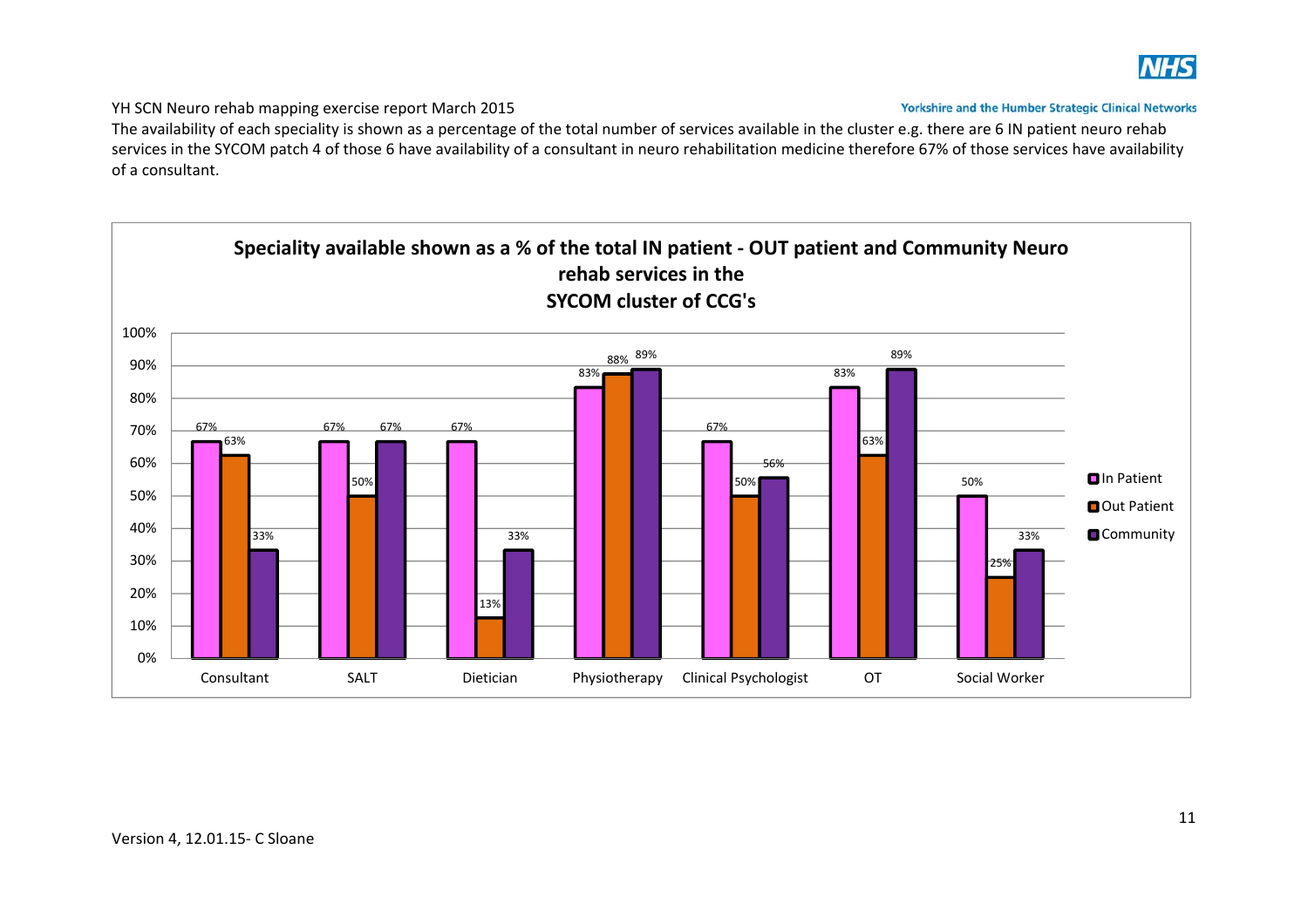

YH SCN Neuro rehab mapping exercise report March 2015

**Yorkshire and the Humber Strategic Clinical Networks** 

The availability of each speciality is shown as <sup>a</sup> percentage of the total number of services available in the cluster e.g. there are 19 IN patient neuro rehab services in the HNY Collaborative patch 5 of those 19 have availability of <sup>a</sup> consultant in neuro rehabilitation medicine therefore 26% of those services have availability of <sup>a</sup> consultant.

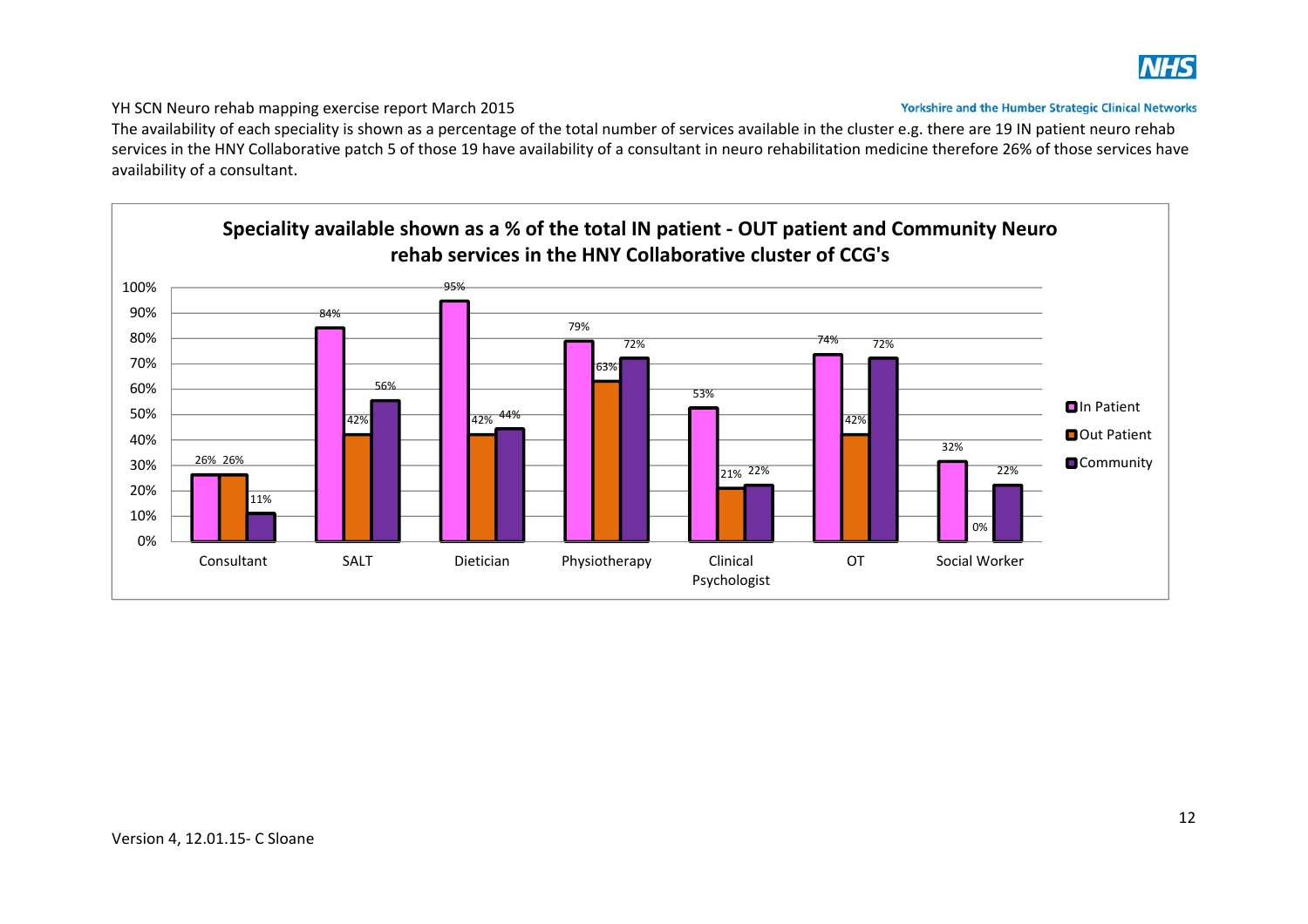

YH SCN Neuro rehab mapping exercise report March 2015

**2.5 Availability of Neuro rehabilitation specialist by type of service and where delivered**

In the mapping exercise 14 IN patient **Neuro rehab including non‐neurological conditions** services were counted 4 of those 14 have availability of <sup>a</sup> consultant in neuro rehabilitation medicine therefore 29% of those services have availability of <sup>a</sup> consultant.

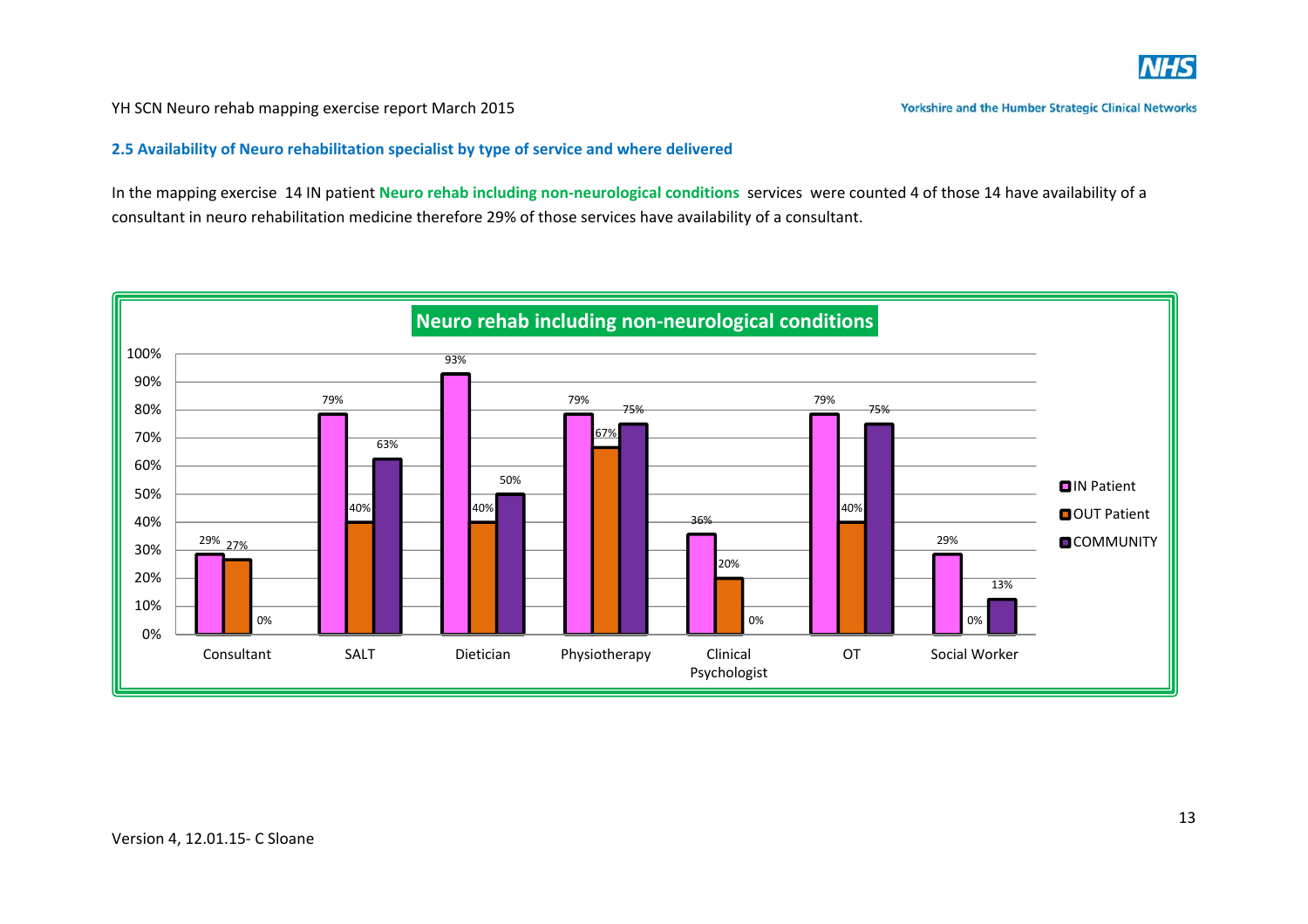

In the mapping exercise 12 OUT patient **Neuro rehab including stroke patients services** were counted ALL 12 have availability of physiotherapy therefore 100% of those services have availability of physiotherapy.

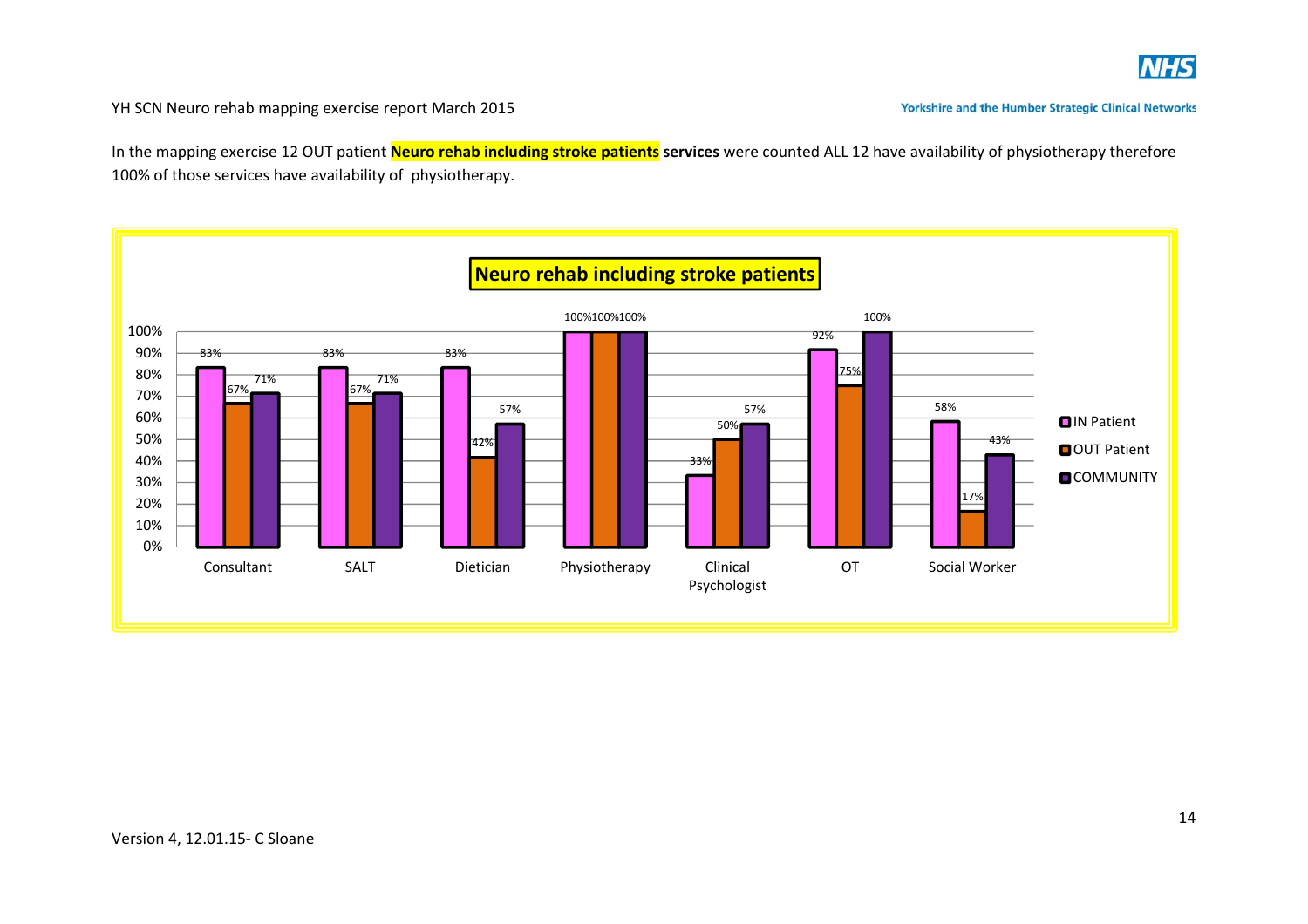

In the mapping exercise 6 COMMUNITY **Neuro rehab Excluding stroke patients** services were counted 4 out of those 6 have availability of Occupational Therapy (OT) therefore 67% of those services have availability of OT.

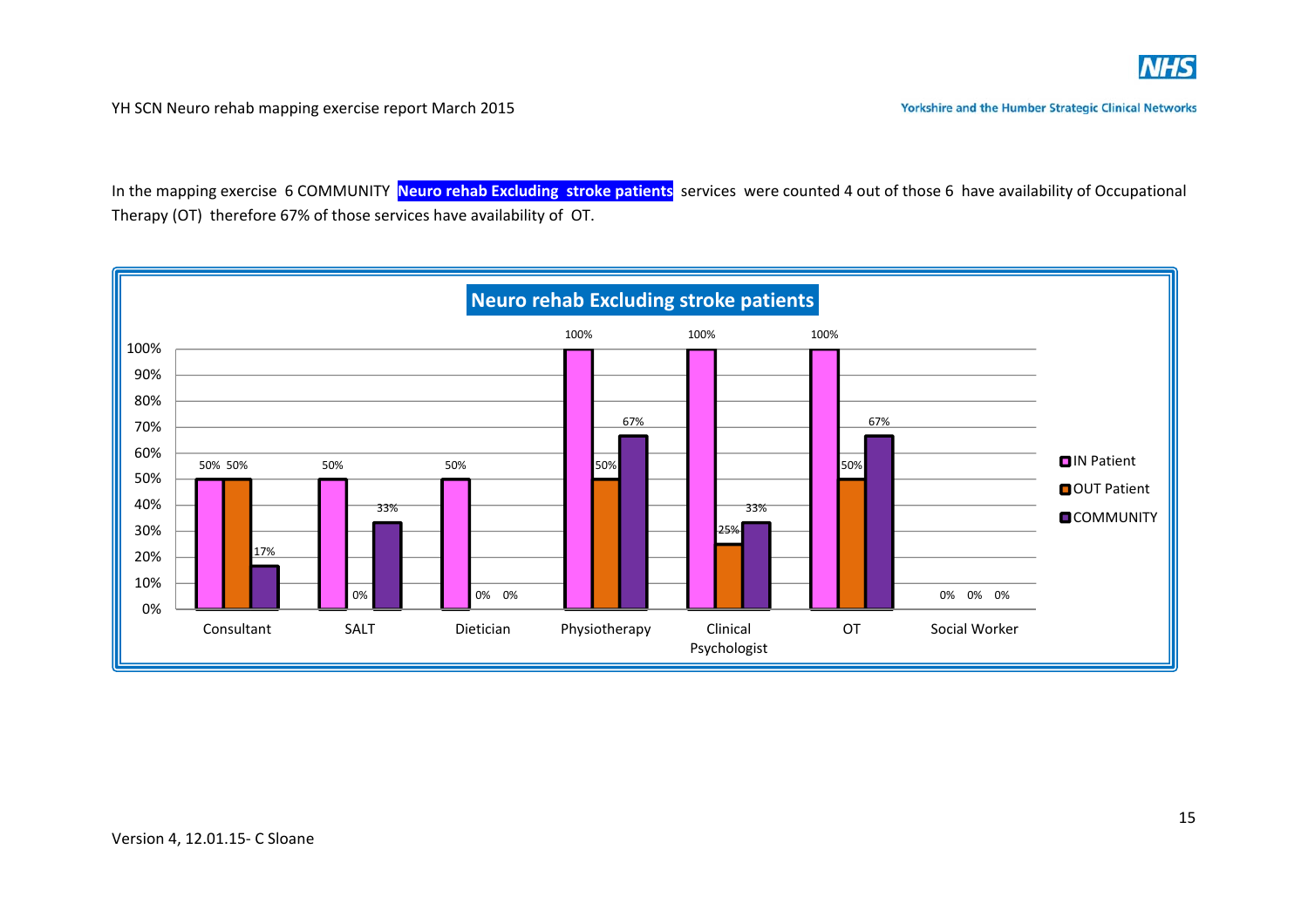

In the mapping exercise 7 IN patients **Neuro rehab for stroke patients only** services were counted 6 out of those 7 have availability of Clinical Psychology therefore 86% of those services have availability of Clinical Psychology.

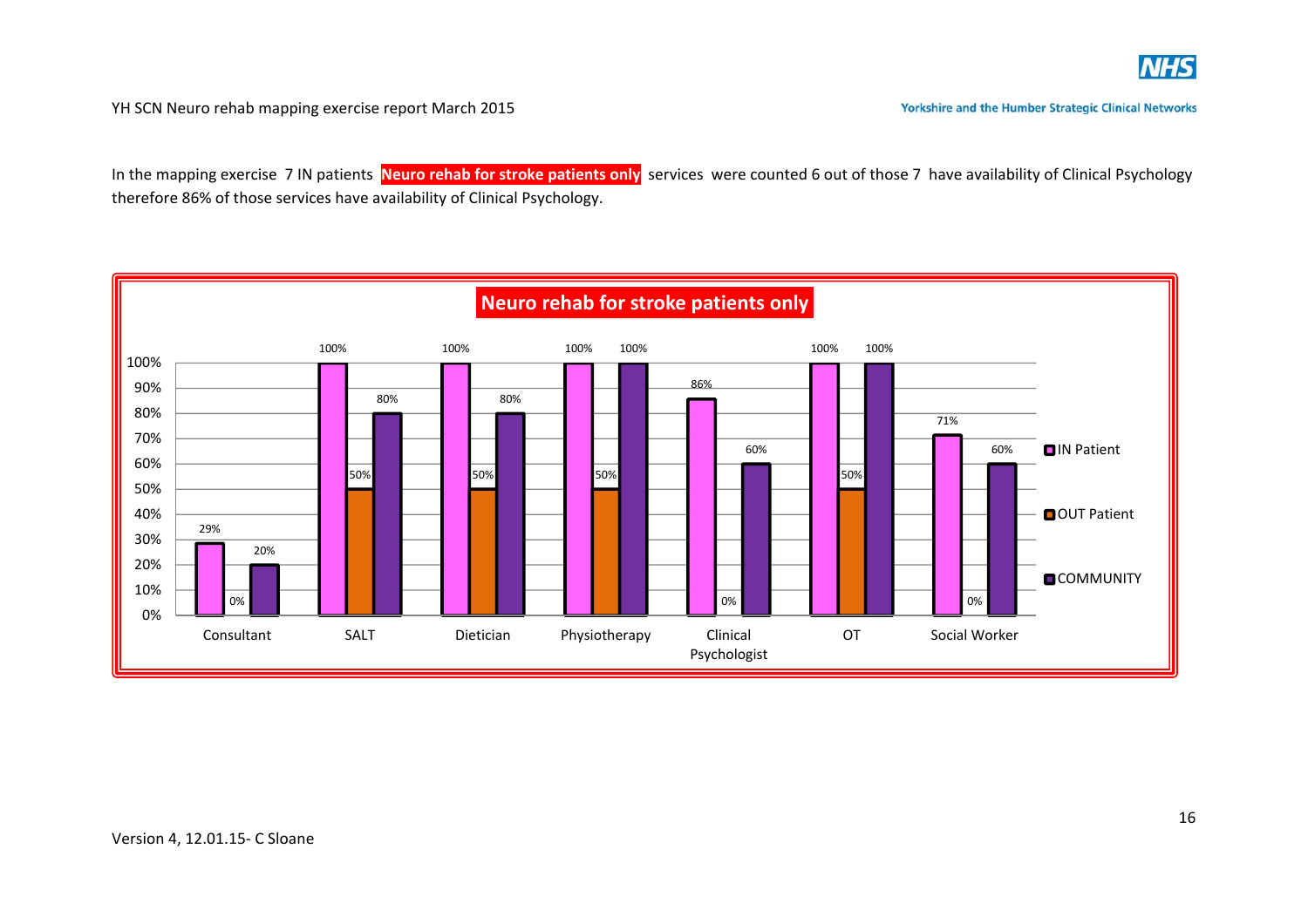

# **3. Interactive maps**

To illustrate where neuro rehab services are we have produced <sup>a</sup> number of interactive maps that can be shared with colleagues and also made available on the YH SCN website if required. The maps give <sup>a</sup> good illustration of the location of neuro rehab services across the geographical patch the YH SCN covers.

The maps can be viewed in different layers showing the view of ALL services and/or <sup>a</sup> view of any one of the 4 different types of service we asked about at question 1.5

| Yes - we only provide services to patients with neurological conditions Excluding Stroke |  |
|------------------------------------------------------------------------------------------|--|
| Yes - we only provide services to patients with neurological conditions Including Stroke |  |
| Yes - but we only provide the service for stroke patients                                |  |
| No - We also provide Re-Hab for other non-neurological conditions                        |  |

On the maps each service is highlighted by <sup>a</sup> colour coded flag, when clicking the flag information about the neuro rehab service is revealed in a window.

The mapping questionnaire will be kept open and additions made to the maps as and when we learn about other neuro rehabilitation services going forward.

We have also produced <sup>a</sup> second set of 'Commissioning' maps to help to illustrate which neuro rehab services are/are not specifically

commissioned. These maps relate to Q1.6 on the mapping questionnaire, a Red flag = not commissioned, Coreen flag = commissioned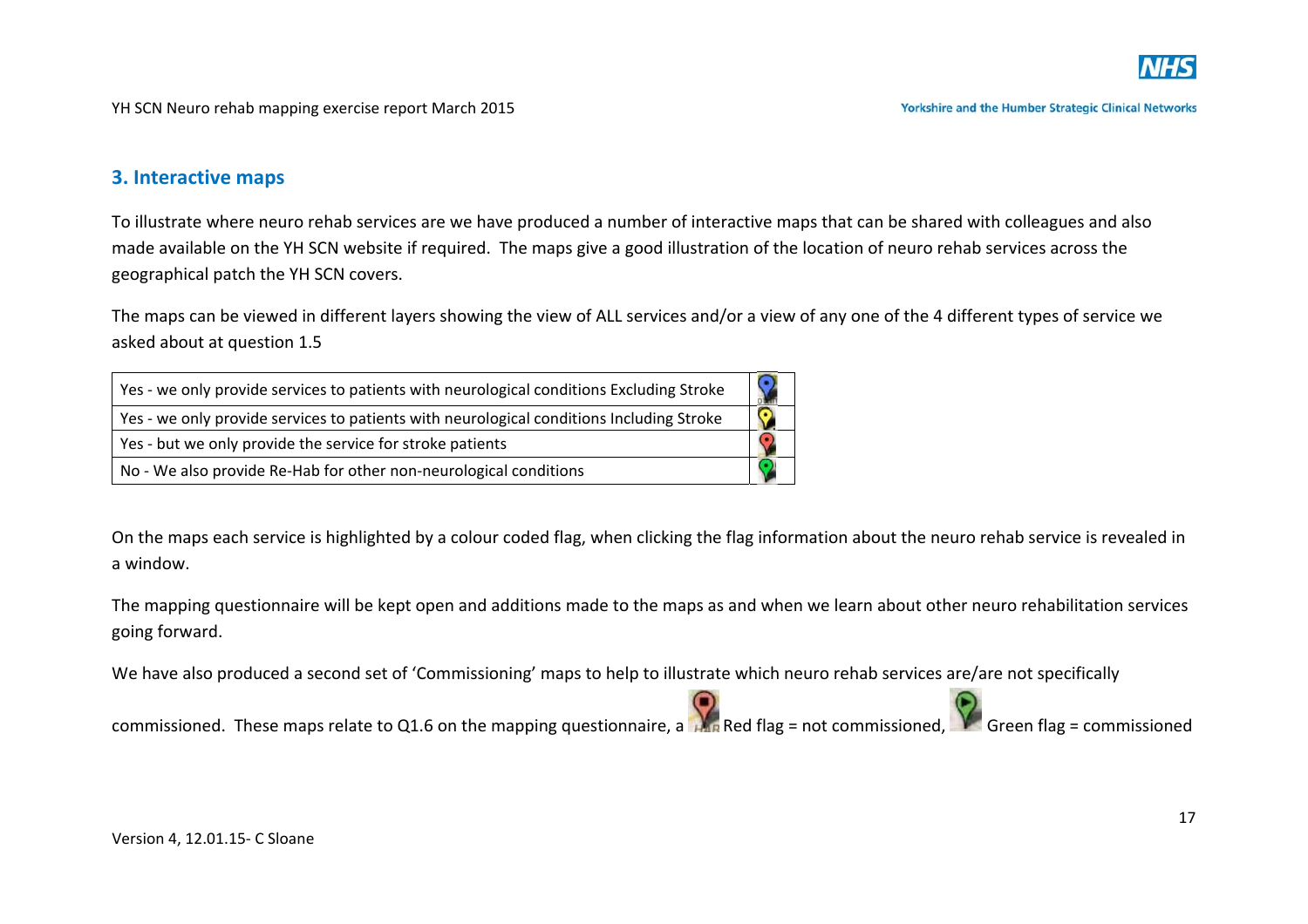# **4. Conclusions and Next Steps**

The initial findings from this mapping exercise indicate that there is great variation in access to neuro‐rehabilitation across the Y&H region, resulting from both the configuration and capacity of services commissioned. This variation in practice and provision is likely to be <sup>a</sup> contributing factor to the overall level of recovery gained by the patient.

The mapping raises concerns regarding the levels of rehab support available to neurology patients in the region, including the availability and access to specific neuro related skills and specialisms of the workforce.

The data gathered shows that all stroke (only) rehabilitation services are commissioned (100%) whilst commissioning levels for other types of rehab is less defined. In particular the data indicates that for those services where rehab also includes non‐neurology conditions the rate of services being directly commissioned is much lower at 40%. This suggests that some services being provided are not being commissioned so may have developed due to specific patient need or professional interest in the condition.

Further work on the mapping will continue to investigate what services are available within the areas not yet represented.

The interim results of this mapping exercise were presented at:

- National meeting of Neurology SCN's including the National Clinical Director (NCD) for neurology in Jan 27<sup>th</sup> 2015
- SCN MHDN Oversight group Jan 29<sup>th</sup> 2015

This updated report of the results will be presented to <sup>a</sup> variety of SCN stakeholders including:

- **SCN rehab strategy group 25th March 2015.**
- CCG commissioning meeting  $14^{\text{th}}$  May 2015

This initial report will form the basis for further discussions with CCG's and NHS England and aims to provide <sup>a</sup> reference to help guide future rehab improvement plans by providing <sup>a</sup> greater understanding of the issues and concerns to all stakeholders. The SCN is in <sup>a</sup> fortunate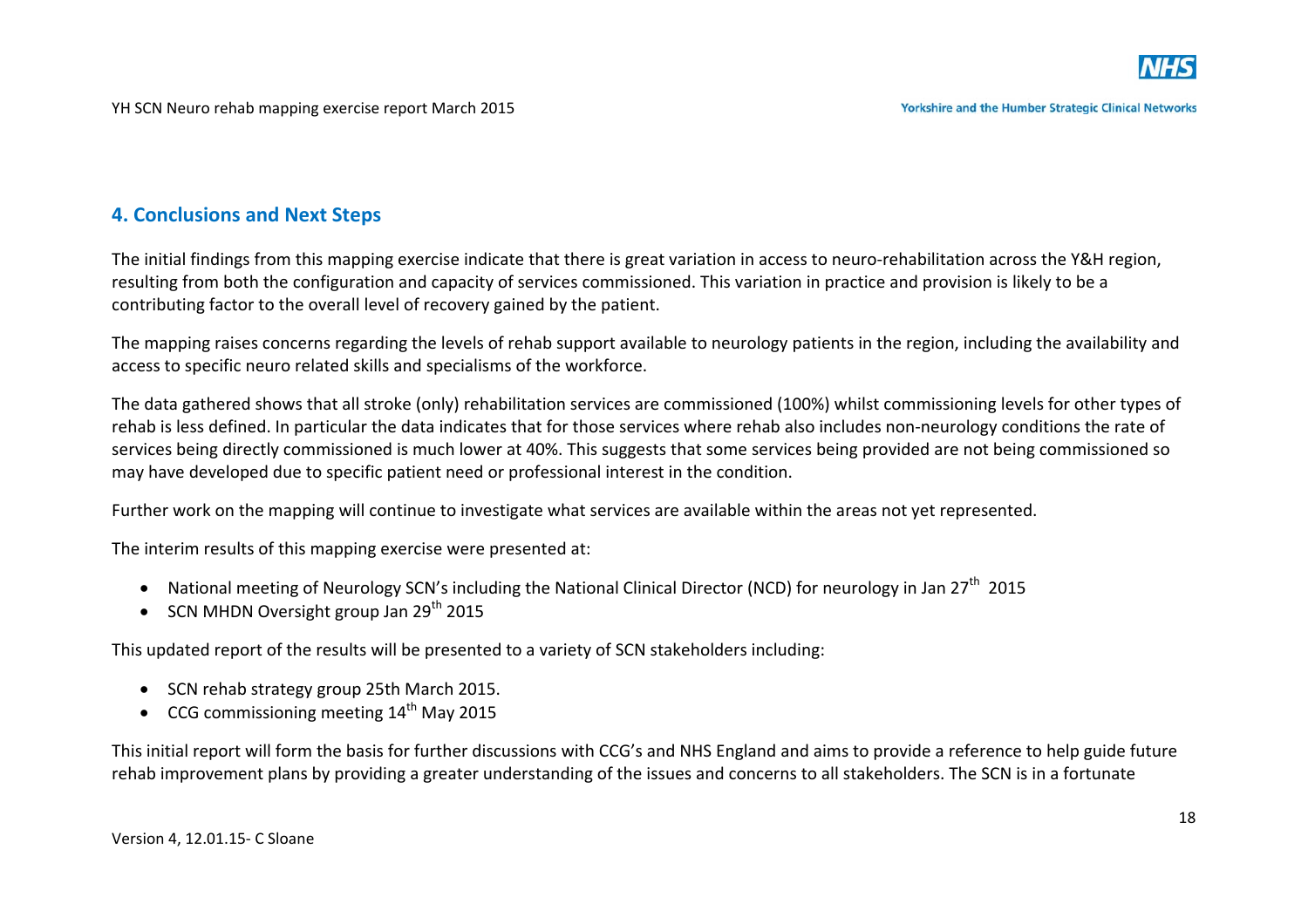

# YH SCN Neuro rehab mapping exercise report March 2015

position to communicate and link with the different rehabilitation services across the Y&H region whilst retaining <sup>a</sup> national focus and close working partnership with NHS England in order to help steer the direction of service developments.

# **5. Appendices**

# **5.1. Maps**

### Stockton-on-Teeso Middlesbrough Map Satellite **EVALUAT** Blyth Darling < > United  $n\bar{k}$ Newcastle<br>
upon Tyne Richmond **Kingdom** dermere Durham Northaller Kenda Hartlepool National Workin<sup>2</sup> on Newton<br>Aycliffe Thirsk shire D oMiddlesbrough Whitehaven  $\bullet$ **Plarlimina** M6 + ake District Nidderdale **Brid National Park** Lancaster **Outstanding Natu** Barro w-in-Furness Driffield  $\bullet$ Fleetwood boo Forest of Bowland AO ool Blackpool Grea **Burnle** Preston o Oldha M65 Southport Liverpool Bolton Blackburn Great Britai port Wakef **Rh**<sub>1</sub> Stockport .incoln **Bolton** udders **Iwyn Bay** ۵ National Park Skegness Wigano Stoke-on-Trent Manchester Nottingham Leigho Derby pool M<sub>62</sub> Sale King's Lynn Louth  $\circ$ Shrewsbury Stockport Warrington Leicester Norwich M54 M6 Toll Peterborough Northwich Retford  $\overline{1}$ Chesterfield Lincoln ENGLAND Corby Macclesfield North<br>Hykeham Mansfield Skegn Northampton Congleton Cambridge hester Worcester  $\overline{a}$ Crewe Sutton-in-Ashfieldo Newark-on-Trent **Kidsarove** Map data @2015 GeoBasis-DE/BKG (@2009), Google Terms/of Use am

# **Map of ALL Neuro Rehab Services Map showing if 'commissioned' or 'Not commissioned'**

Version 4, 12.01.15‐ C Sloane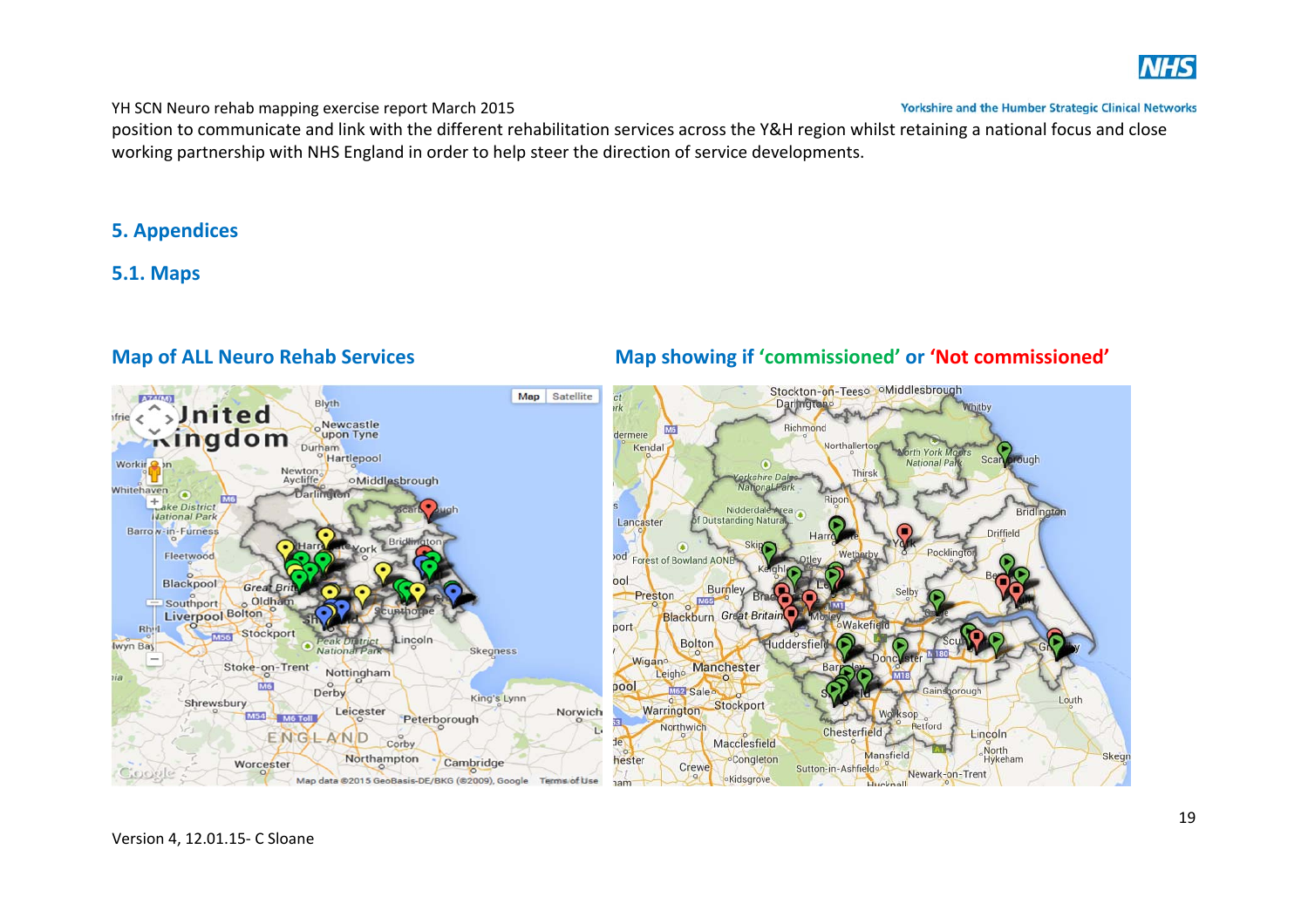# **5.2. Questionnaire**

# SCOPING NEUROLOGY REHABILITATION PROVISION ACROSS YORKSHIRE AND THE HUMBER STRATEGIC CLINICAL NETWORK. (YH SCN)

The aim of this exercise is to gather a picture of the current provision of neuro rehabilitation services across the area covered by the YH SCN. Please complete one form for each individual service provided.

### \* Required

# **Q1.1 Name** \*

**Q1.1a Address of main base** \* please give the address of the main base for the neuro re hab service **Q1.1b Postcode** \* please provide a postcode for the main base of the neuro re hab service

# **Q1.2 E-Mail** \*

**Q1.3 Contact number** \*

**Q1.4 Does your service provide neuro rehabilitation?** \*

Yes

No

**Q1.4a Is your service specifically commissioned?** \*

Yes  $N<sub>0</sub>$ 

# **Q1.5 Does the service solely provide Neuro rehabilitation?** \*

Yes - we only provide services to patients with neurological conditions Excluding Stroke

Yes - we only provide services to patients with neurological conditions Including Stroke

Yes - but we only provide the service for stroke patients

No - We also provide Re-Hab for other non neurological conditions

### **Q1.6 Which Clinical Commissioning Group area does your service cover (tick all that apply)** \*

NHS Airedale, Wharfedale and Craven CCG NHS Barnsley CCG NHS Bassetlaw CCG NHS Bradford City CCG NHS Bradford Districts CCG NHS Calderdale CCG NHS Doncaster CCG NHS East Riding of Yorkshire CCG NHS Greater Huddersfield CCG NHS Harrogate and Rural District CCG NHS Hull CCG NHS Leeds North CCG NHS Leeds South and East CCG NHS Leeds West CCG NHS North Derbyshire CCG NHS North East Lincolnshire CCG NHS North Kirklees CCG NHS North Lincolnshire CCG NHS Rotherham CCG NHS Scarborough and Ryedale CCG NHS Sheffield CCG Other: